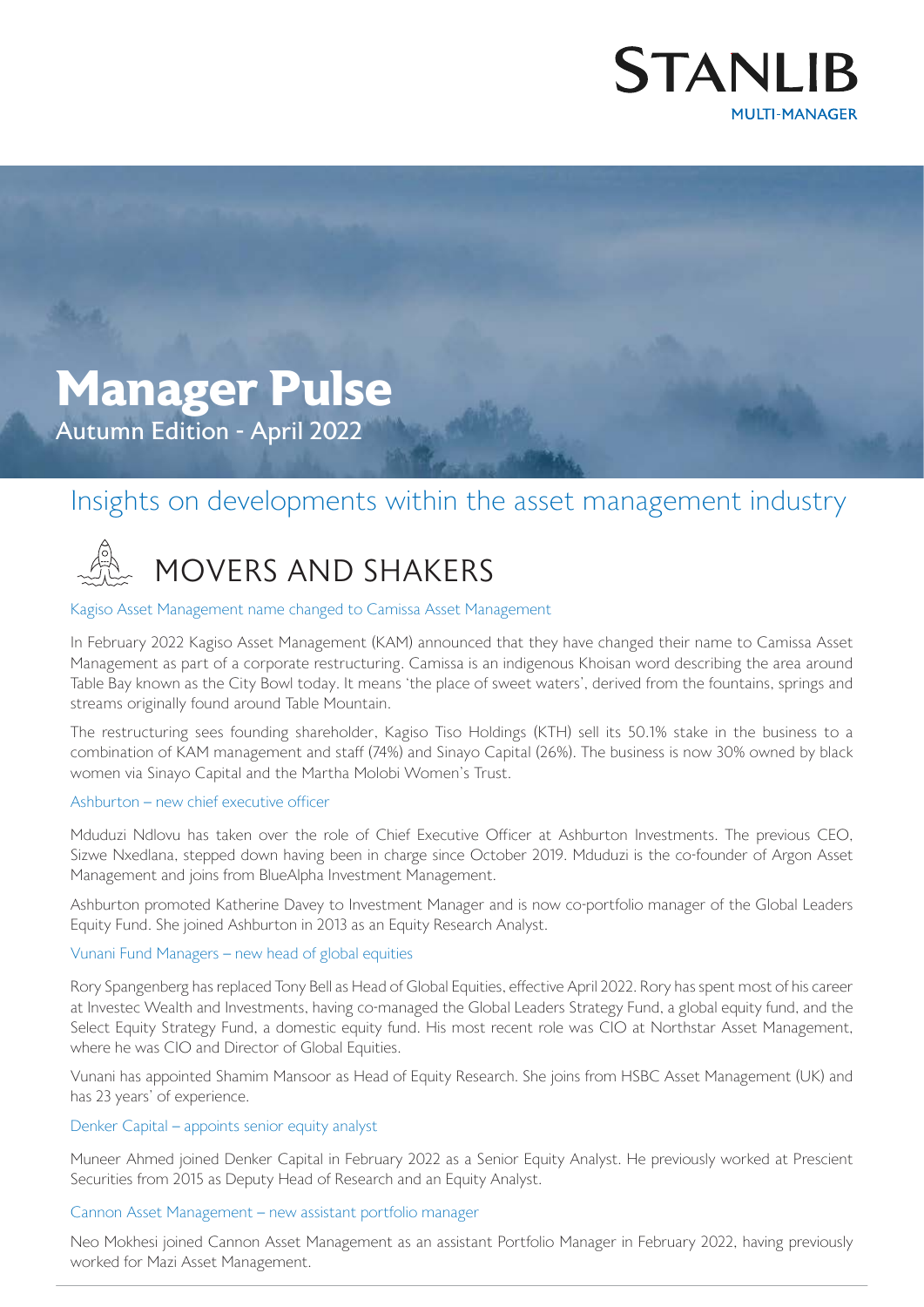#### Mazi Asset Management – recruits for new hedge fund

Mazi appointed Stephán Engelbrecht and Alungile Gcaza as portfolio managers for its new hedge fund, a long/short fund employing artificial intelligence. Stephán joined Mazi from Anchor Capital and Alungile joined from Cartesian Capital.

#### Sanlam Investments – new equity analysts

Zintle Gantsho joined Sanlam Investments from Aluwani as an Equity Analyst. Her responsibilities will include covering industrial and technology stocks.

Siphelele Mhlongo also joined the team as an Equity Analyst, previously from Rand Merchant Bank.

#### STANLIB Index Investments – bolsters team with quantitative analysts

1nvest has appointed two new team members – Vanessa Mathebula joined as Quantitative Analyst from Prescient Investment Management and Paul Botha joined as a senior Quantitative Analyst from Absa.

#### Truffle – appoints new performance analysts

Tlhologelo Malapane has been appointed as a Quantitative and Performance Analyst. He started his career as a Data Analyst at PSG Wealth and joins from Novara.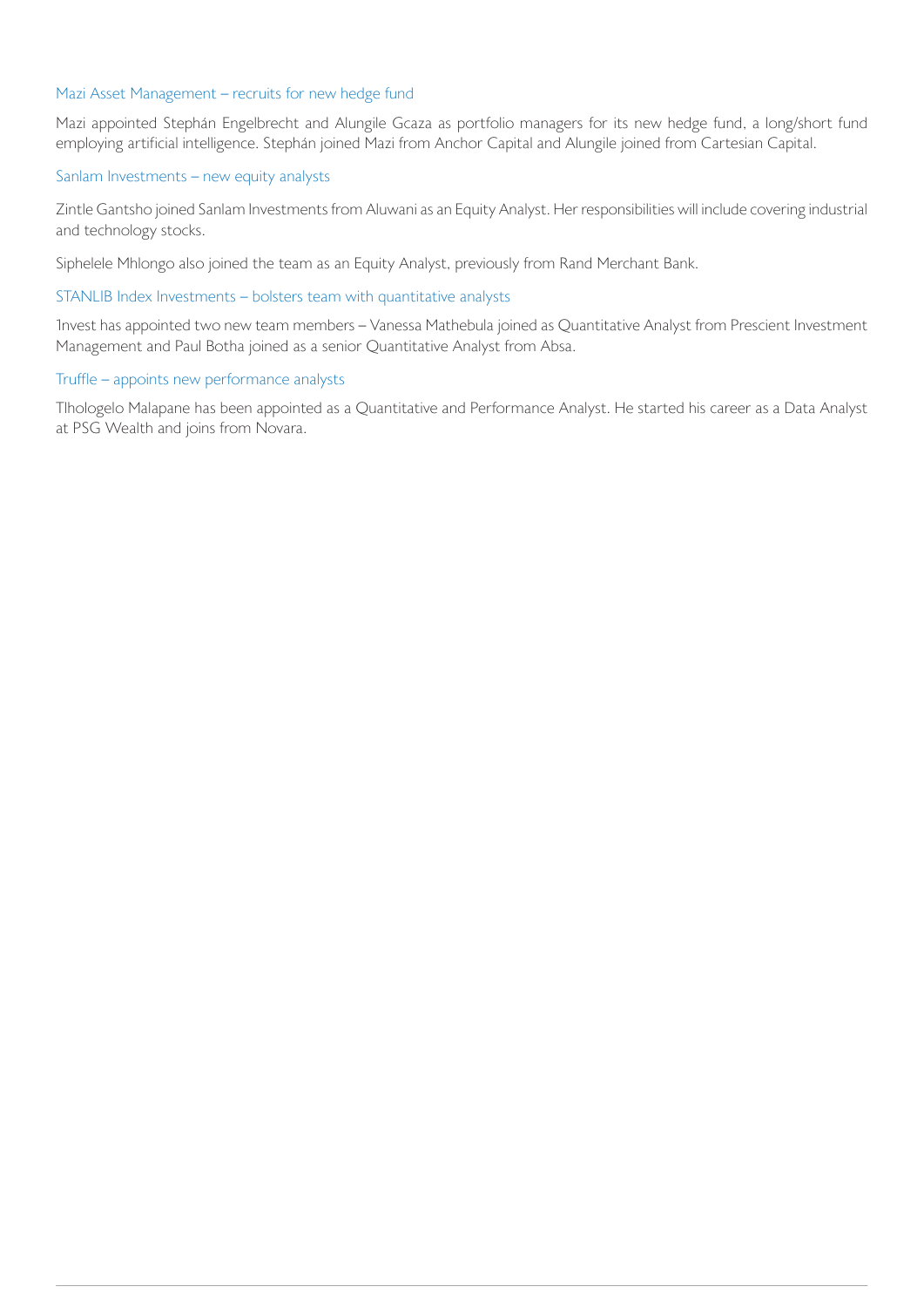# $\mathbb{Z}$  GAINERS AND LOSERS  $\_\_\_\_\_\_\_\_\_\_\_\_\_\_\_\_\_\_\_\_$

- terms. Most of the underperformance for the12 months arose in Q1 2022. The rand strengthened by 8.3% relative to the US dollar during this time, which further contributed to the underperformance of the category. The **ASISA Global Equity General** category lost 14.1% for the quarter, falling 0.9% over the past 12 months in US dollar
- The FTSE/JSE All Share Index returned 3.8% and 18.6% for the quarter and for the year respectively. Globally, the MSCI World Index lost 13.2% and 7.7% over the same periods in rand terms.
- $\cdot$  The top performing funds over the quarter were PSG Global Equity FF (2.4%), STANLIB Global Growth FF (0.0%) and • The top performing funds over the quarter were PSG Global Equity FF (2.4%), STANLIB Global Growth FF (0.0%) Hight Street Global Bal Prescient FF (-2.4%).
- The worst performers over the quarter were Anchor BCI Global Technology (-27.1%), Flagship IP Global Icon FF (-25.6%) and BCI Sands Capital Emerging Markets FF (-24.7%), Flagship Icon Fernice Sand BCI Sands Capital Icon F
- Ninety-One Global Franchise FF is currently the largest fund by size in the category and was also the largest gainer of net cash inflows. Coronation Global Opp Equity (ZAR) FF experienced the largest net cash outflows.
- The chart below illustrates the market share of each fund, as well as the flows over the past 12 months within the  $\sigma$  category  $\alpha$  is the market share of each fund, as well as the flows over the past 12 months within the past 12 months within the past 12 months within the past 12 months within the past 12 months within the past 12 category\* .

#### Global Equity General category - market share



### Top 10 AUM gainers (R billion)





## Top 10 AUM losers (R billion)



*Source for all graphs: Morningstar* Source for all graphs: Morningstar *Total AUM in billions in brackets* Total AUM in billions in brackets *\*Retail funds only* \*Retail funds only